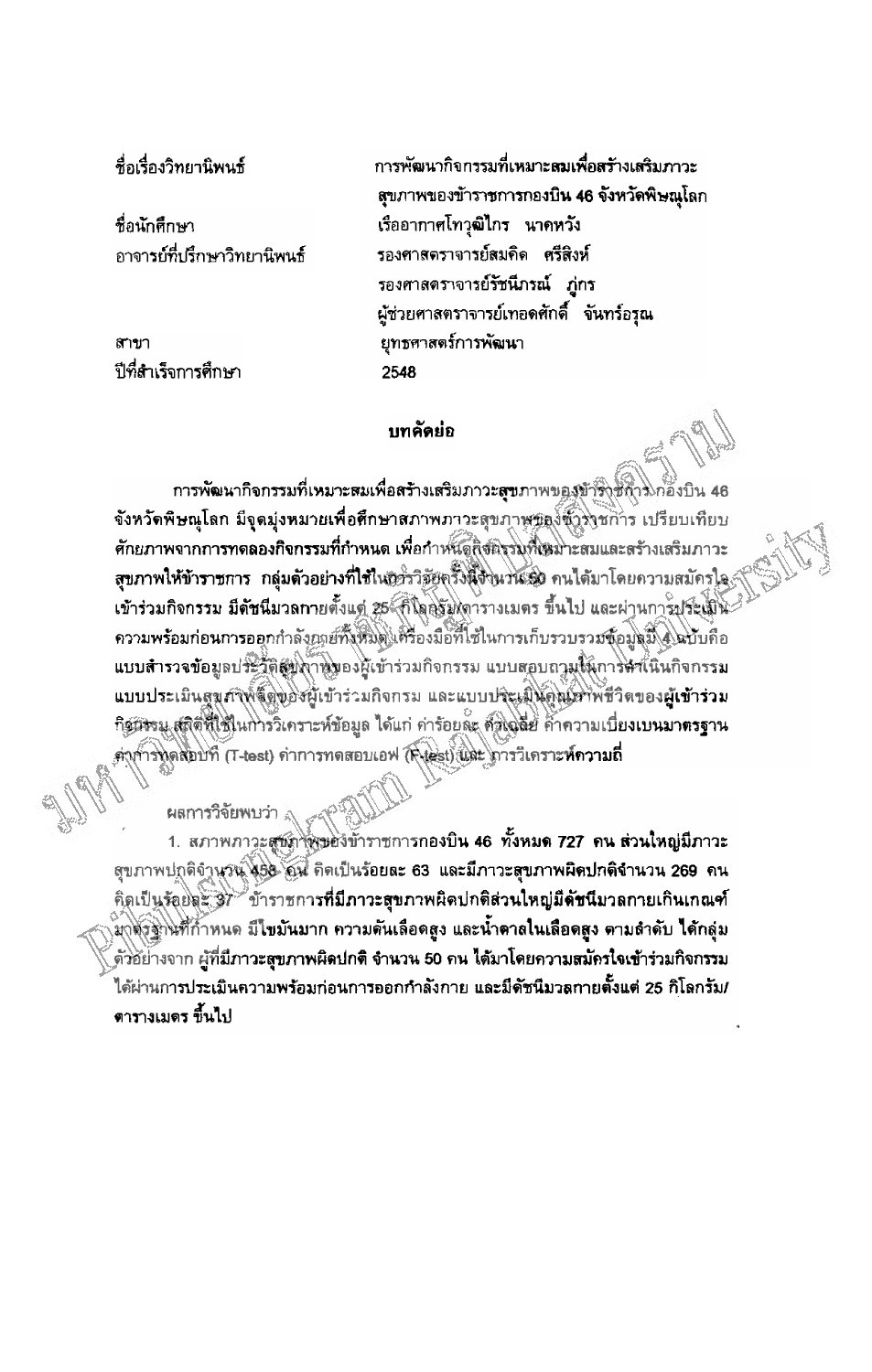้ ผลการเปรียบเทียบศักยภาพหลังจากการทดดองกิจกรรมที่กำหนด  $2<sup>1</sup>$ 

2.1 ผู้เข้าร่วมกิจกรรมส่วนใหญ่มีภาวะสุขภาพเปลี่ยนแปลงที่ดีขึ้น ทั้งทางด้าน ร่างกายด้านจิตใจ และด้านโภชนาการ

2.2 การเปรียบเทียบศักยภาพของกลุ่มด้วอย่างเกี่ยวกับกิจกรรมการสร้างเสริม ภาวะสุขภาพของข้าราชการในภาพรวม พบว่า อยู่ในระดับมาก

2.3 ผู้เข้าร่วมกิจกรรมที่มีชั้นยศต่างกัน มีศักยภาพเกี่ยวกับกิจกรรมการสร้าง เสริมภาวะสุขภาพไม่แตกต่างกัน

2.4 ผู้เข้าร่วมกิจกรรมที่อายุต่างกัน มีศักยภาพเกี่ยวกับกิจกรรมการสร้างเสริม ภาวะสุขภาพแตกต่างกัน

2.5 ผู้เข้าร่วมกิจกรรมที่ลักษณะงานต่างกัน มีศักยภาพเกี่ยวกับกิจสรัฐมีการ สร้างเสริมภาวะสุขภาพแตกต่างกัน

2.6 ผู้เช้าร่วมกิจกรรมส่วนใหญ่มีเกณฑ์คุณภาพชีวิตอยู่ในระดับคุณภาพชีวิตที่ดี PHOULSOMENTIAL REGIONER UNIVERSITY 3. ได้รูปแบบกิจกรรมที่เหมาะสม ซึ่งกำหนดรูปแบบจากกำจังเคราะห์ข้อมูลที่ได้จาก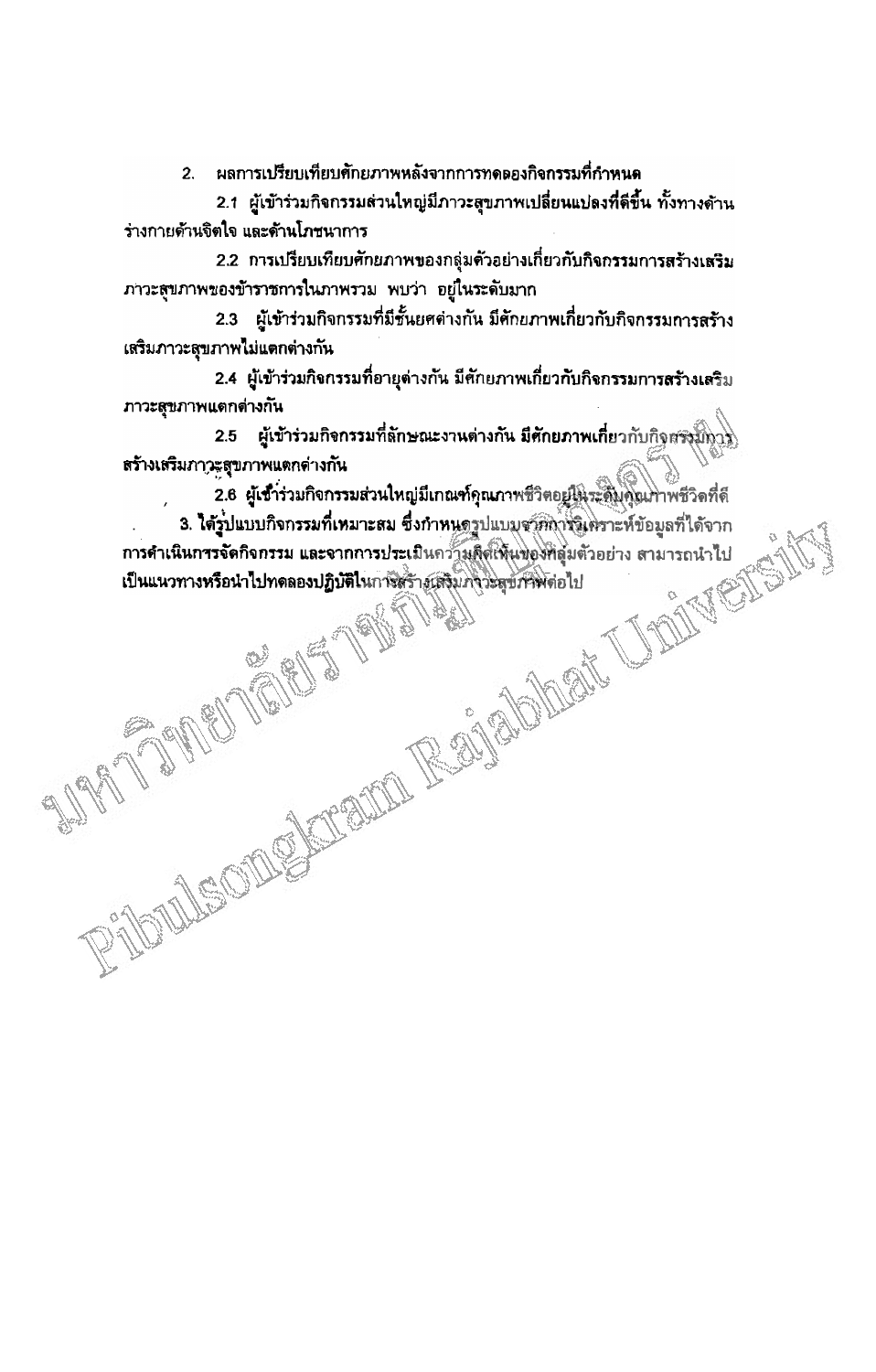**Title Author Advisors Field Year DEVELOPPING ACT IVlTES TO IMPROVE THE HEALTH OF WING 46 AIR FORCE OFFICIALS 1N PHITSANULOK Flg.Off. Wutthikai Narkwang Associate Professor Somkid Srising Associate Professor Rachaneeporn Pookorn Assistant Prafessor Teadsak Janarun Oevelapment Sirategy 2005** 

## **ABSTRACT**

**The purposes of this study were to investigate the general batth of the officials in the Wing 46 Air Force Base in Phitsunulok, and <b>to examine the use of the designed activities to** improve **their health. The parbicipants of this study were 727 oflicials. 50 of**  whom **volunteered to join the** activities. The data were collected by using a health **checking** reports, **a questionnaire, a basic mental evaluation, and a qualrty of life evaluation.** The data were analysed by using percentage, mean, standard deviation, **t-test, and F-test.** 

**The results rewaled ttrat 63 per cent of all 727 officials had normal health**  EA **whereas, 37 per cent of them were overweight and had too much fat, high blood pssure, and too much sugar in their blood. The 60 volunteers, whose health was**  under the standard and their physical mass was over 25 kg m2. were from the latter group. The analysis of the activity efficiency showed that most the officials obtained **better health standard physically, mentally, and drearily possibly because their general**  potential of the activities was at the high level. The results also revealed that there was no difference of the potential between the officials with different positions. However, there was different potential of the officials with different ages and types of work. In **addin, quality of lik evaluation showed that he participants had good quality of life.**